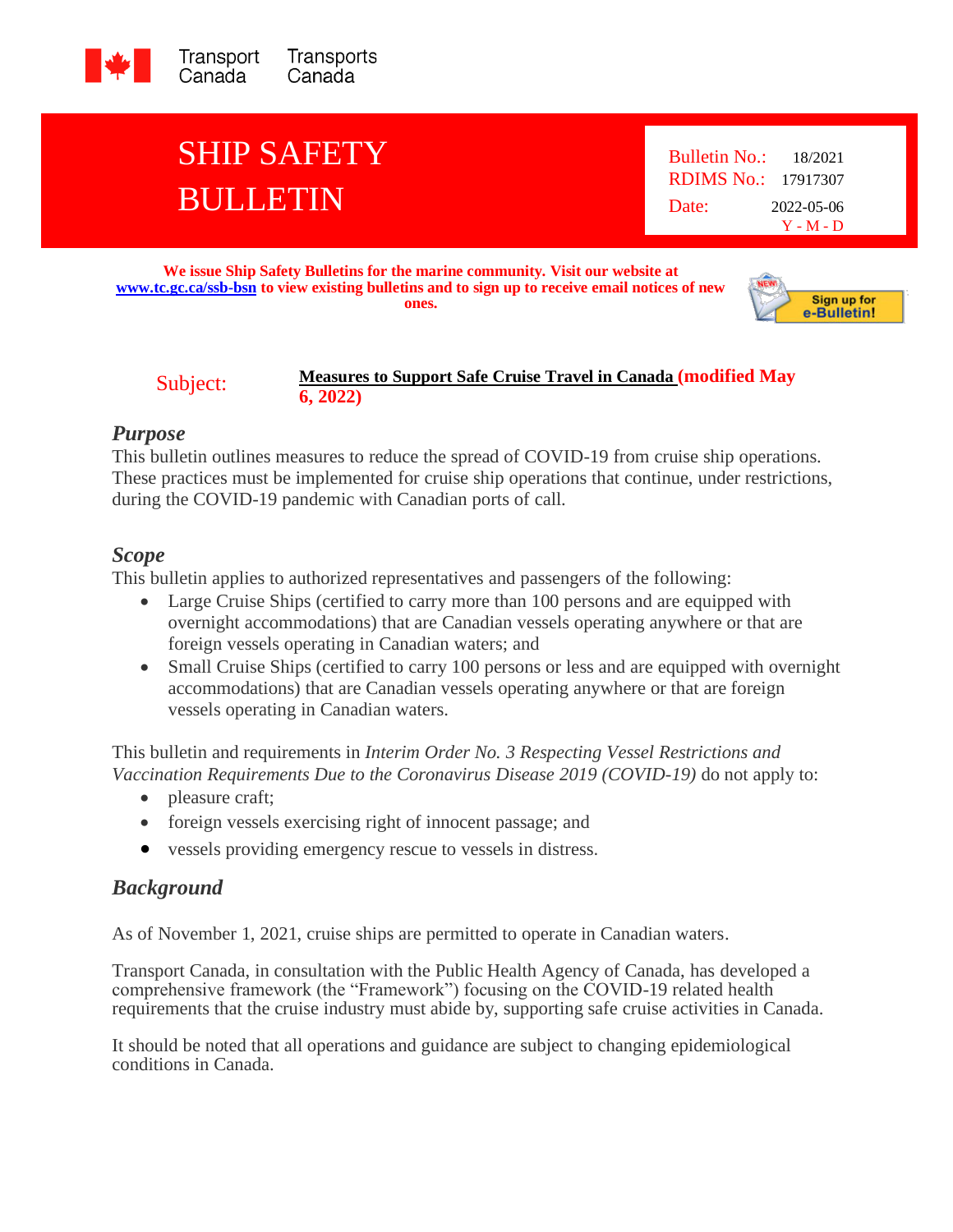# **Required Documents**

### **COVID-19 Management Plan**

A COVID-19 Management Plan must be implemented by every Authorized Representative of a large Canadian cruise ship or large foreign cruise ship operating in Canadian waters. The Management Plan is to be vessel-specific and shall contain the following components:

- measures implemented to ensure that vaccination requirements in relation to passengers are complied with;
- measures to ensure passengers are tested and provide the results of a COVID-19 test, in accordance with the testing framework section below;
- measures to prevent or limit the spread of COVID-19 on board a cruise ship,
- measures to protect crew members and passengers from the transmission of COVID-19 when the cruise ship stops at a port of call during the voyage;
- measures to respond to a COVID-19 outbreak on board a cruise ship; and
- in the case of a cruise ship that is a foreign vessel, measures implemented to ensure that it complies with European Union's framework in relation to COVID-19 that applies to cruise ships, or, if eligible to participate the United States Centers for Disease Control and Prevention's Voluntary COVID-19 Risk Mitigation Program for Foreign-flagged Cruise Ships Operating in US waters.

The authorized representative of large Canadian cruise ships or large foreign cruise ships must ensure that a copy of their COVID-19 management plan is kept on board each cruise ship for which they are the authorized representative and must make that plan available to the Minister of Transport (Minister) upon request.

Cruise operators can refer to this [Instructional Reference Tool](https://tc.canada.ca/en/initiatives/covid-19-measures-updates-guidance-issued-transport-canada/canada-s-cruise-ship-instructional-reference-tool) to assist in the development of their COVID-19 Management Plans.

#### **Ship to Shore Checklist Respecting Procedures at Ports**

The authorized representative of every large Canadian cruise ship and large foreign cruise ship operating in Canadian waters must develop and maintain on board a checklist respecting procedures to be followed when the cruise ship is at a port of call that has been co-signed by the port authorities where the cruise ship is scheduled to call and is to be shared with the Minister and with public health authorities upon request.

The checklist must include measures to prevent or limit the spread of COVID-19 during the embarkation and disembarkation of passengers at a port of call.

For further guidance on the development of checklists please see the [Standards for the](https://tc.canada.ca/en/initiatives/covid-19-measures-updates-guidance-issued-transport-canada/standards-development-ship-shore-checklist-respecting-procedures-ports)  [Development of a Ship-to-Shore Checklist Respecting Procedures at Ports.](https://tc.canada.ca/en/initiatives/covid-19-measures-updates-guidance-issued-transport-canada/standards-development-ship-shore-checklist-respecting-procedures-ports)

# **Attestation and Confirmation**

Authorized Representatives of all cruise ships must, before commencing operations in Canadian waters or first entering Canadian waters, confirm to the Minister that passengers onboard the vessel meet the requirements outlined in section 8 of the Interim Order, as they relate to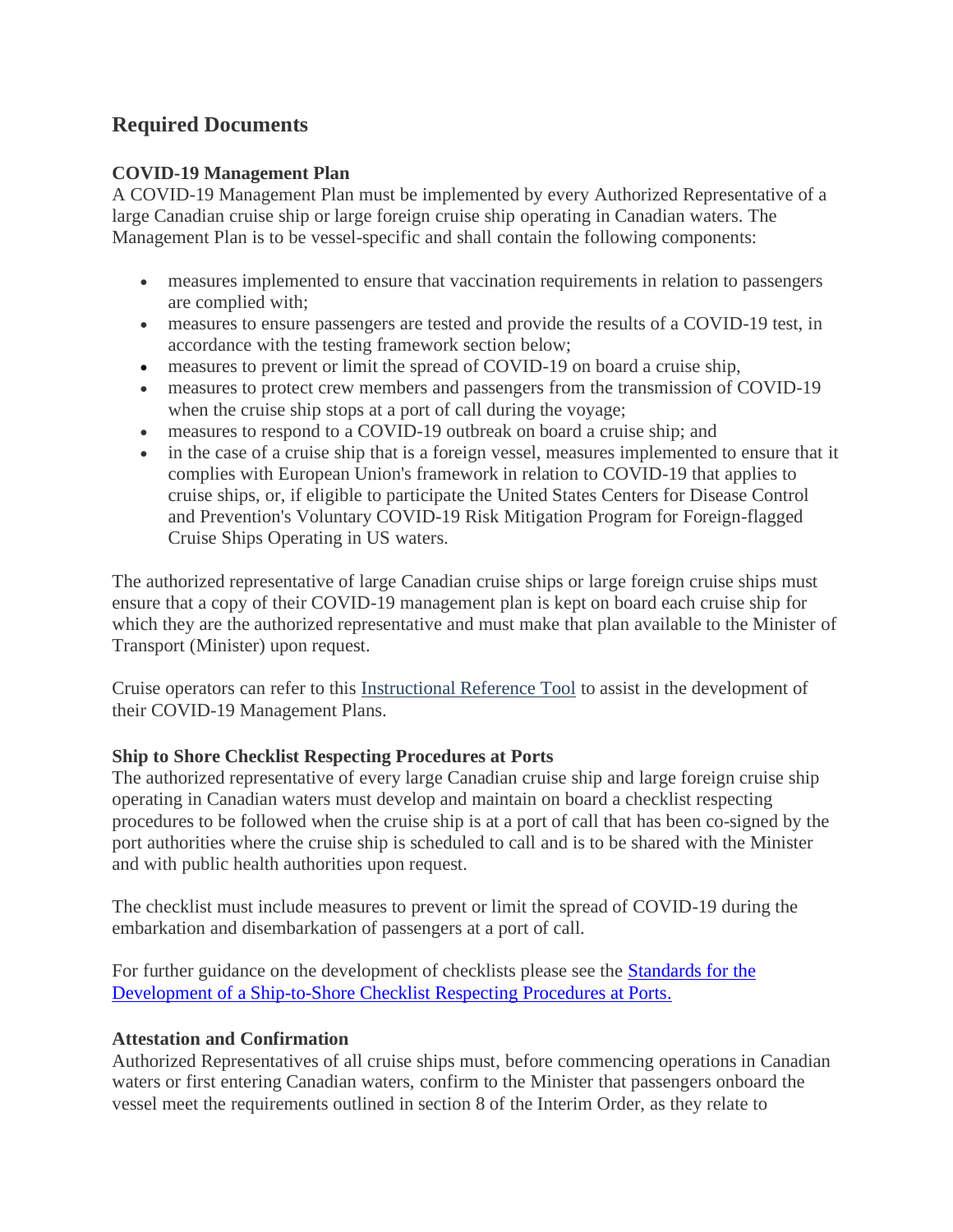vaccination and testing. Attestation is to be completed for each voyage of a Cruise ship to ensure that all persons onboard meet the requirements of the Interim Order.

Additionally, the authorized representative of any large Canadian cruise ship operating anywhere or large foreign cruise ship operating in Canadian waters must, before commencing operations in Canadian waters or first entering Canadian waters, notify the Minister that they have implemented a COVID-19 Management Plan, and attest that the Ship to Shore Checklist is completed and signed.

Confirmation and attestation can be completed via the [electronic form.](https://forms.office.com/pages/responsepage.aspx?id=qf8IILLJl02a2UrOJThr5-ES-L1nt3FAp07WMVs_eSxUQlo0SUdHWjg3MVNSUllVWEVVMjZZWTdLQSQlQCN0PWcu&wdLOR=c266A3771-4F65-413D-84BD-05FE8AE1E2DE)

# **Reporting Requirements**

# **Maritime Declaration of Health**

Authorized Representatives should be aware that the Public Health Agency of Canada requires Authorized Representatives of Canadian vessels operating anywhere or foreign vessels operating in Canadian waters to submit the following:

- A [Maritime Declaration of Health \(MDH\)](https://form-formulaire.phac-aspc.gc.ca/348323?lang=en) within 48 to 24 hours before entering Canadian waters or at last international port (if less than 24 hours away from Canadian waters).
- An [Annex A](https://form-formulaire.phac-aspc.gc.ca/121434?lang=en) report on COVID-19 cases on board is to be initially submitted at the same time as the MDH, even if there are no cases on board, and resubmitted as required by the Quarantine Officer. If there are confirmed cases on board, the Annex A Case Reporting Form must be completed and attached to the Annex A submission.
- An [Annex B](https://form-formulaire.phac-aspc.gc.ca/487852?lang=en) report on other communicable diseases to be submitted as outlined in the *Quarantine Act section 34 (2) (a).* The Annex B Case Reporting Form must be completed and attached to the Annex B submission.

Annex A Case Reporting Forms and Annex B Case reporting forms were shared with Industry via email from the CMAC Secretariat on May 5, 2022. If you need to request a copy of the forms please contact CNS/SNC at the following email: cns-snc@phac-aspc.gc.ca.

Please note there will be a temporary service outage on the reporting portal for the above reports on May 6, 2022 from 9:00 am to 11:00 am.

Guidance documents for how use the Maritime Declaration of Health can be found at this [link.](https://tc.canada.ca/en/initiatives/covid-19-measures-updates-guidance-issued-transport-canada/covid-19-measures-updates-guidance-marine-transportation-issued-transport-canada/guidance-cruise-ships-how-use-maritime-declaration-health)

# **Report on Passengers and Crew**

Additionally, an authorized representative of a Canadian cruise ship or a foreign cruise ship operating in Canadian waters, must provide to the Minister a report that includes the following information:

- 1. Company Name
- 2. Vessel IMO Number
- 3. Report date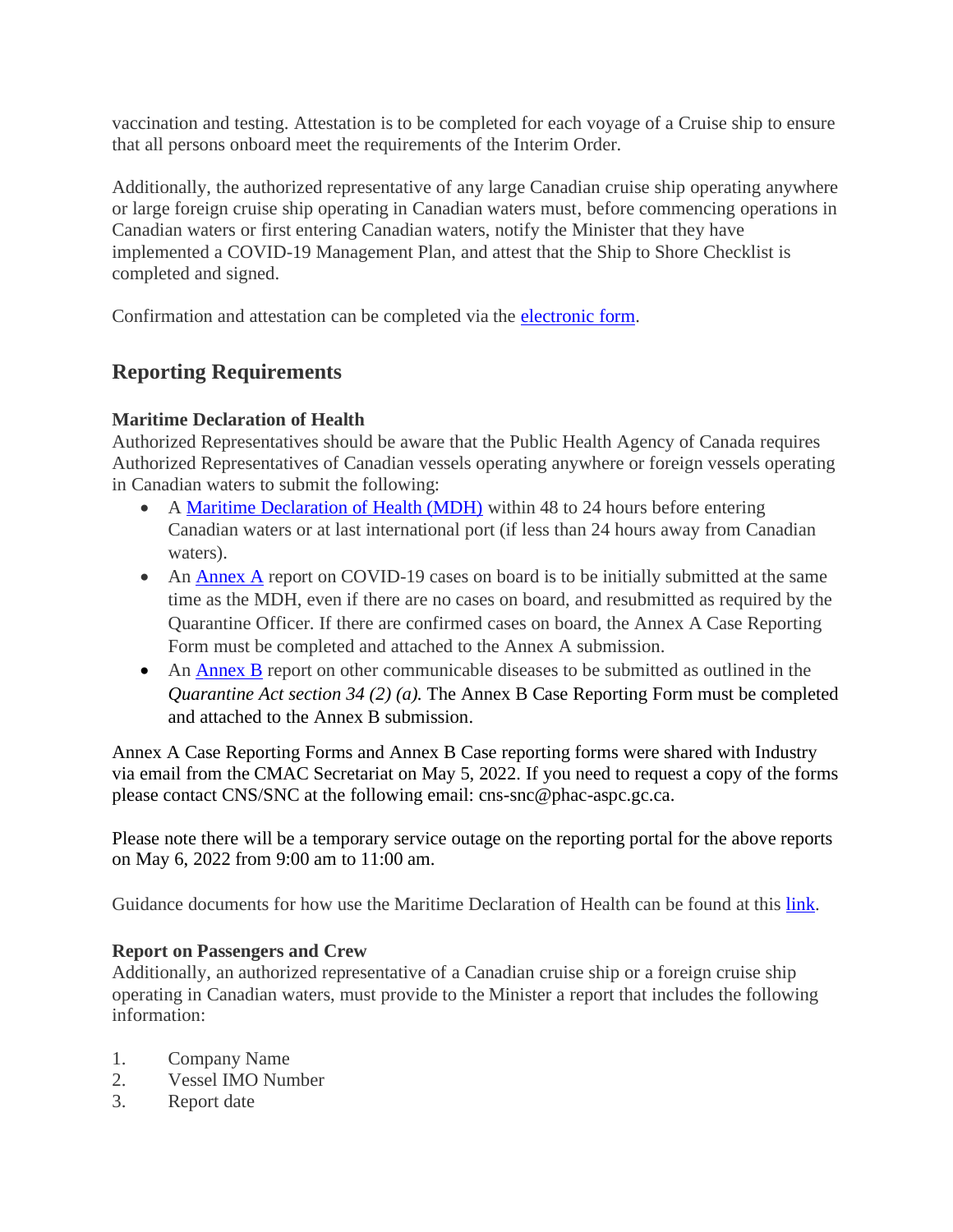- 4. Total number of passengers on board
- 5. Number of passengers fully vaccinated
- 6. Number of passengers with a medical exception
- 7. Number of passengers with a religious exception
- 8. Number of passengers who were denied boarding due to non-compliance with vaccination requirements (including by failing to provide the required information, but excluding due to false/misleading information)
- 9. Number of passengers who were denied boarding due to providing false or misleading information
- 10. Number of passengers with positive COVID-19 test
- 11. Number of fully vaccinated passengers with positive COVID-19 test
- 12. Number of passengers with positive COVID-19 test and an exception
- 13. Total number of crew on board
- 14. Number of fully vaccinated crew
- 15. Number of unvaccinated crew with an approved exemption
- 16. Number of vaccinated crew with a positive COVID-19 test
- 17. Number of crew with an approved exemption with a positive COVID-19 test

The reports must represent information that is current **only for the day on which the report is submitted**. The report covers the situation on board the vessel on the particular date the report is entered and represents a point in time. The report data is **NOT** cumulative.

For further clarity, if 4 passengers test positive for COVID-19 onboard the cruise ship on Monday, then the Monday report should indicate 4 positive test results among passengers. If there are 3 positive test results among passengers on Tuesday, the Tuesday report should indicate 3 positive test results among passengers. The data point collects data on positive test results only.

Authorized Representatives will be required to submit these reports to Transport Canada by logging into [Transport Canada's Federal Vaccination Mandate portal.](https://stats.tc.gc.ca/vax_surveys/login.aspx)

Transport Canada will provide additional guidance on the reporting process. Should you have any questions please contact: [trcreporting-rapportstc@tc.gc.ca](mailto:trcreporting-rapportstc@tc.gc.ca)

#### **Reporting Frequency**

Authorized Representatives of Canadian cruise ships or foreign cruise ships operating in Canadian waters will be required to report into **Transport Canada's Federal Vaccination Mandate** [portal](https://stats.tc.gc.ca/vax_surveys/login.aspx) on passengers and crew on a daily basis while operating in Canadian waters.

Frequency of reporting is subject to changing epidemiological conditions in Canada.

# **Testing Framework**

All passengers 5 years of age and over will be required to provide a **pre-embarkation test** prior to being on board the following vessels:

- A large cruise ship that is a Canadian vessel operating anywhere
- A large or small cruise ship that is a foreign vessel operating in Canadian waters; and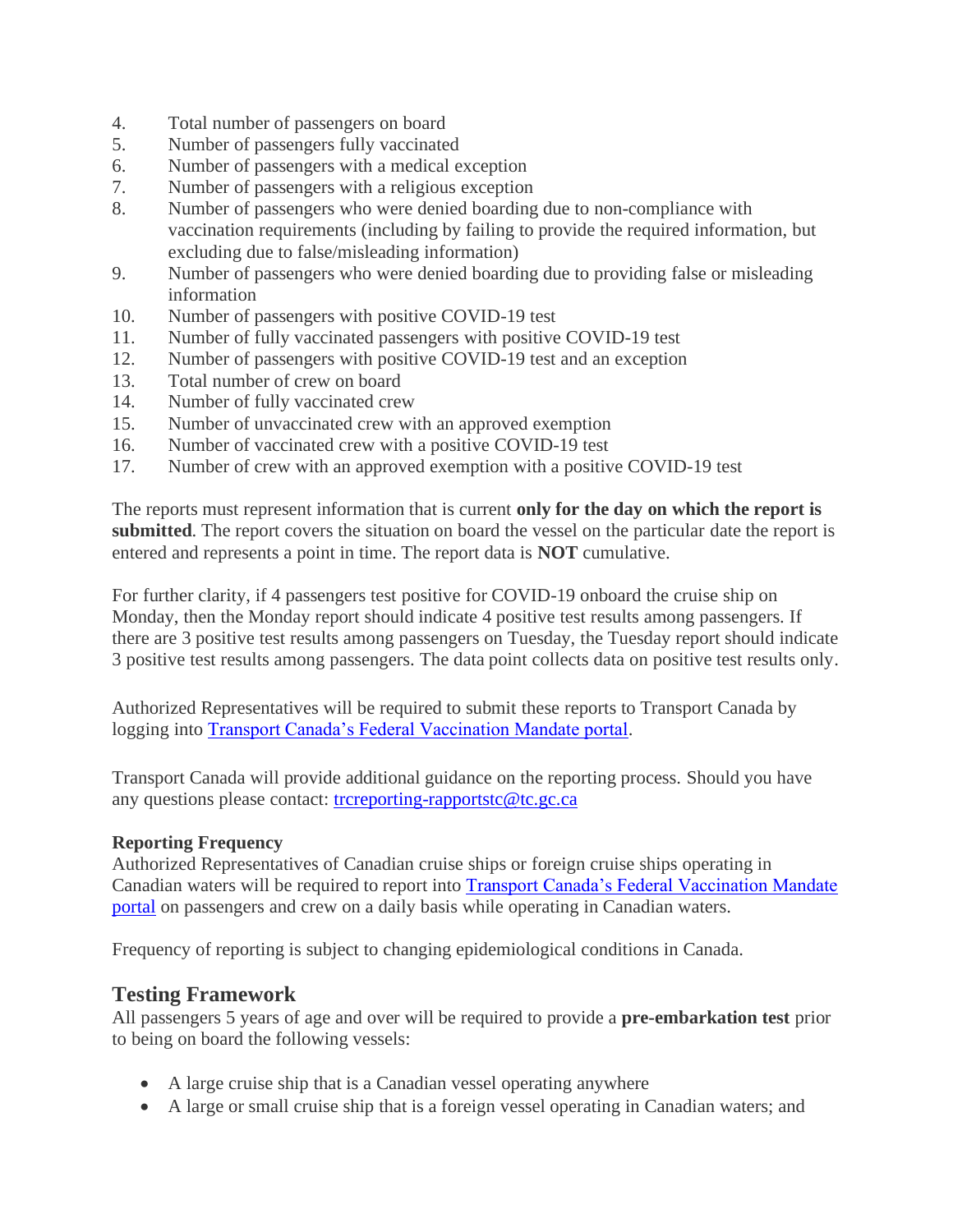• A small cruise ship that is a Canadian vessel docking at ports outside of Canadian waters.

Passengers who are not fully vaccinated due to a medical contraindication or for sincere religious reasons, or passengers who are not fully vaccinated and are 5 years of age or older but under 12 years of age, boarding a small cruise ship operating exclusively between Canadian ports will also be required to meet the **pre-embarkation** testing requirements.

Passengers onboard all cruise ships, including small cruise ships operating exclusively between Canadian ports, may be subject to additional testing requirements as well as isolation and quarantine requirements, as outlined below.

### **Pre-Embarkation Testing Requirements for Passengers**

To fulfill the above requirements, passengers requiring a pre-embarkation test will need to provide one of the following:

- Evidence of a negative COVID-19 molecular test (e.g. PCR test) performed on a specimen collected from the person no more than 72 hours prior to their initial boarding of the cruise ship.
- Evidence of a negative COVID-19 antigen test (e.g. RAT) performed on a specimen collected from the person no more than 2 days before initially boarding the cruise ship.
- Evidence of a positive result for a COVID-19 molecular test that was performed on a specimen collected from the person at least 10 days and no more than 180 days before the person initially boards the cruise ship.

In addition to the requirements above, passengers who are unable to be vaccinated due to medical contraindication or sincere religious reasons, or passengers who are not fully vaccinated and are 5 years of age or older but under 12 years of age, who have provided a negative preembarkation test, are also required to provide evidence of a negative COVID-19 antigen test taken on embarkation day.

Evidence of a result for a COVID-19 molecular test or antigen test must include:

- a) the name and date of birth of the person from whom the specimen was collected for the test
- b) the name and civic address of the accredited laboratory or the testing provider that performed or observed the test and verified the result
- c) the date the specimen was collected and the test method used
- d) the test result

A testing provider means:

a) a person who may provide COVID-19 screening or diagnostic testing services under the laws of the jurisdiction where the service is provided;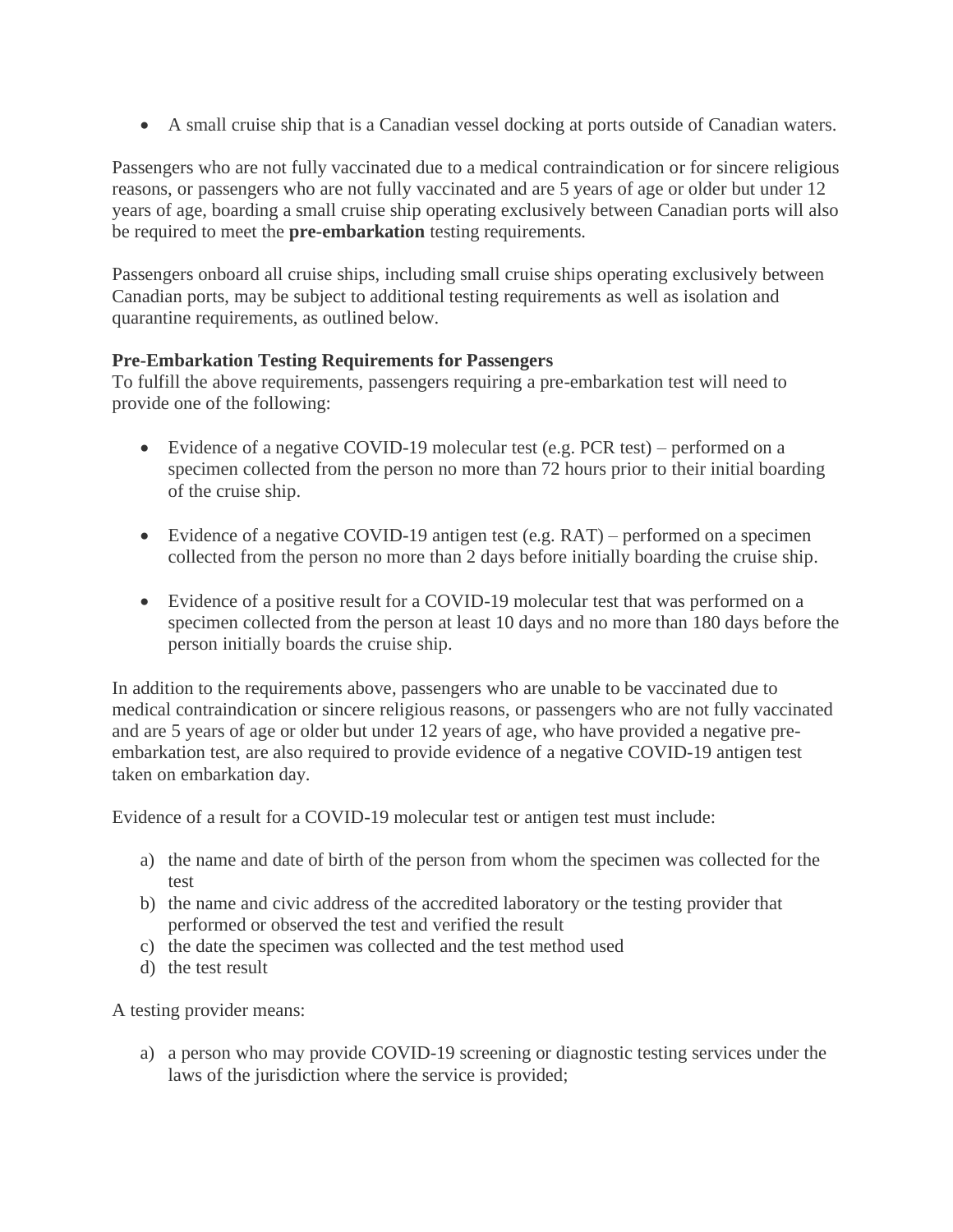- b) an organization, such as a telehealth service provider or pharmacy, that may provide COVID-19 screening or diagnostic testing services under the laws of the jurisdiction where the service is provided and that employs or contracts with a person referred to in paragraph (a); or
- c) in the case of a COVID-19 Antigen Test a person employed by the Authorized Representative who is trained to oversee and attest to the results of such a test.

# **Additional Testing Requirements**

The following additional testing measures will be required for persons onboard all Canadian cruise ships or foreign cruise ships operating in Canadian waters:

- All persons on board the ship, or intending to re-embark the ship, with signs and symptoms of COVID-19 must take either a COVID-19 molecular test or a COVID-19 antigen test.
	- o A person who is awaiting test results for a COVID-19 molecular test must isolate while awaiting the result.
	- o A person who receives a positive antigen test must isolate for 24 hours and retest with a molecular test.
	- o If the results of a COVID-19 molecular test are negative, the person can be released from COVID-19 isolation requirements.
	- o If the results of a COVID-19 molecular test are positive, the person must isolate for 10 days (including the original 24 hours).
- All COVID-19 tests must be either performed or observed by a testing provider.

# **Close Contacts**

A person who is a close contact of a positive COVID-19 case on board the ship is required to immediately take a COVID-19 molecular or a COVID-19 antigen test.

All COVID-19 tests must be either performed or observed by a testing provider.

Testing requirements for **crew** are outlined in [Ship Safety Bulletin No. 17/2021.](https://tc.canada.ca/en/marine-transportation/marine-safety/ship-safety-bulletins/measures-persons-other-passengers-canadian-vessels-foreign-passenger-vessels-operating-canadian-waters-mitigate-spread-covid-19-modified-january-15-2022-ssb-no-17-2021)

# **Isolation Measures**

The measures for the place of isolation are the following:

- a) it allows the person to remain in isolation during the applicable isolation period;
- b) it allows the person to avoid all contact with other persons, unless that person is a dependent child in a parent-child relationship or 22 years of age or older and dependent on them for care or support by reason of mental or physical limitation and no alternative care arrangement is available;
- c) it allows the person to avoid all contact with any other people unless they are required or are directed to go to a place to seek medical care;
- d) it allows the person to have access to a bedroom that is separate from those used by all other persons;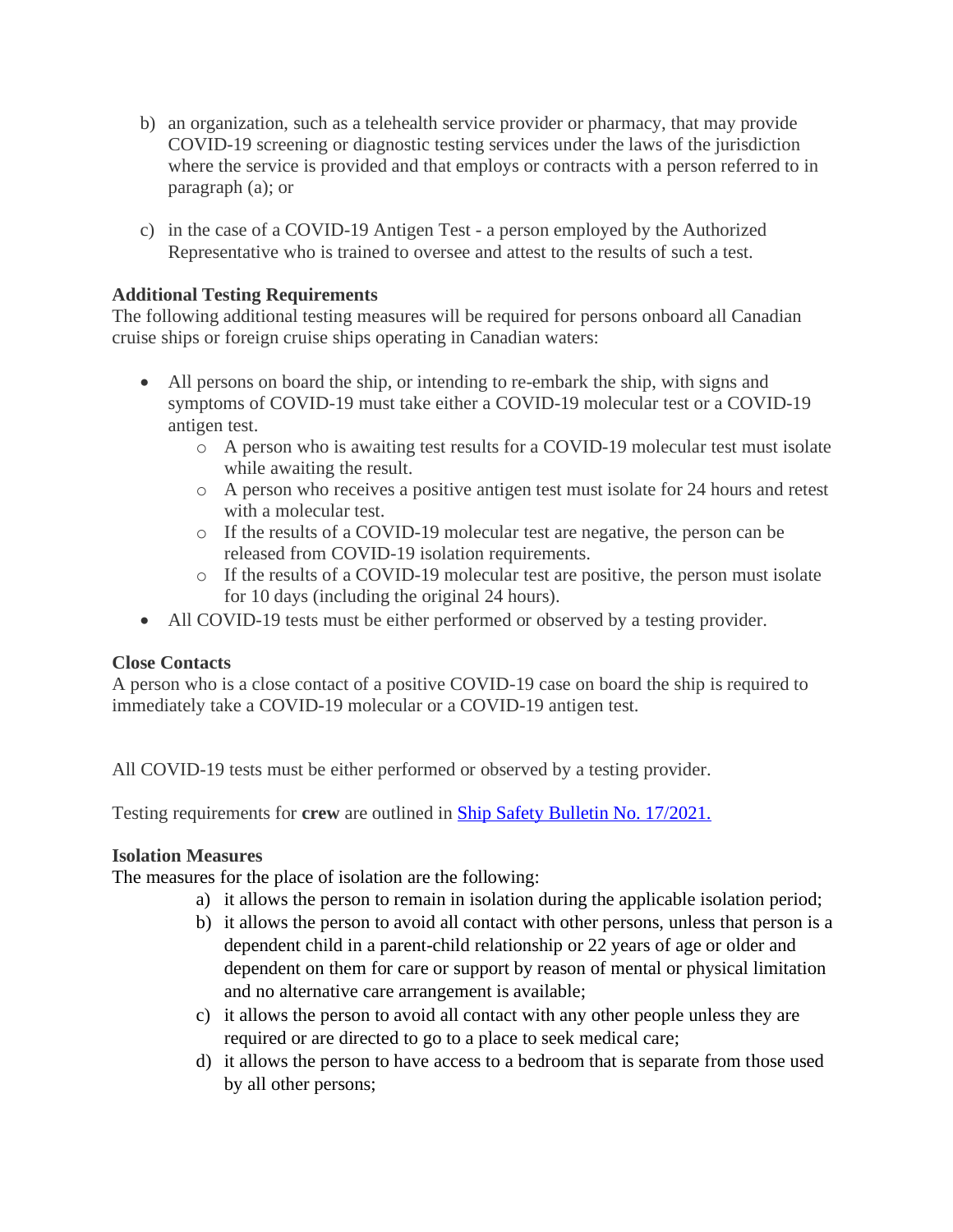- e) it allows the person to have access to a bathroom that is separate from those used by all other persons
- f) it allows the person to have access to the necessities of life without leaving that place;

The isolation requirements outlined above are required for isolation on board the vessel, as well as any isolation periods on shore, outlined under the Public Health Agency of Canada's (PHAC) *[Minimizing the Risk of Exposure to COVID-19 in Canada Order \(Quarantine, Isolation and](https://orders-in-council.canada.ca/attachment.php?attach=40172&lang=en)  [Other Obligations\)](https://orders-in-council.canada.ca/attachment.php?attach=40172&lang=en)* (QIO)*.* 

Under PHAC's order at the end of a voyage with final disembarkation in Canada, persons who are disembarking the vessel and who have not yet completed their 10 day isolation period may complete their isolation period on shore as long as they have remained in a suitable place of isolation on board since their diagnosis.

For persons who do not have a suitable isolation or quarantine plan, Authorized Representatives are responsible under Interim Order No. 3 for covering costs associated with the isolation or quarantine of persons on shore who are disembarking the vessel during their isolation or quarantine periods. For vessels arriving in Canada, Authorized Representatives are reminded that under the QIO they are responsible for organizing a suitable isolation or quarantine place for persons who do not have suitable plans, as well as arranging for daily meals, and in the case of isolation, private transportation to the isolation location on shore. Quarantining and Isolation measures apply to cruise ships of any size and is not limited to those with over 100 passengers.

The Authorized Representative and travellers should be aware of additional responsibilities, as they relate to isolation measures, as outlined in Orders made pursuant to the *[Quarantine Act.](https://laws-lois.justice.gc.ca/eng/acts/q-1.1/index.html)* 

# **Exceptions to Vaccination Requirements**

Passengers who are not fully vaccinated may be permitted to board a cruise ship, if they provide evidence to the cruise ships Authorized Representative that:

- a) They are not able to be vaccinated due to a medical contraindication; or
- b) In the case of a passenger who is boarding a cruise ship in Canada, they have a sincerely held religious belief.

The Authorized Representative has the responsibility to verify that a passenger who is unvaccinated for a medical contraindication or sincerely held religious belief has provided sufficient evidence that meets the requirements for entry to Canada, and/or for travel in Canadian waters.

Template forms for individuals seeking to provide evidence of this can be provided to Authorized Representative or their agents through a request via email to the CMAC Secretariat [\(cmac-ccmc@tc.gc.ca\)](mailto:cmac-ccmc@tc.gc.ca).

A foreign national who is 12 years of age or older who does not meet the definition of fully